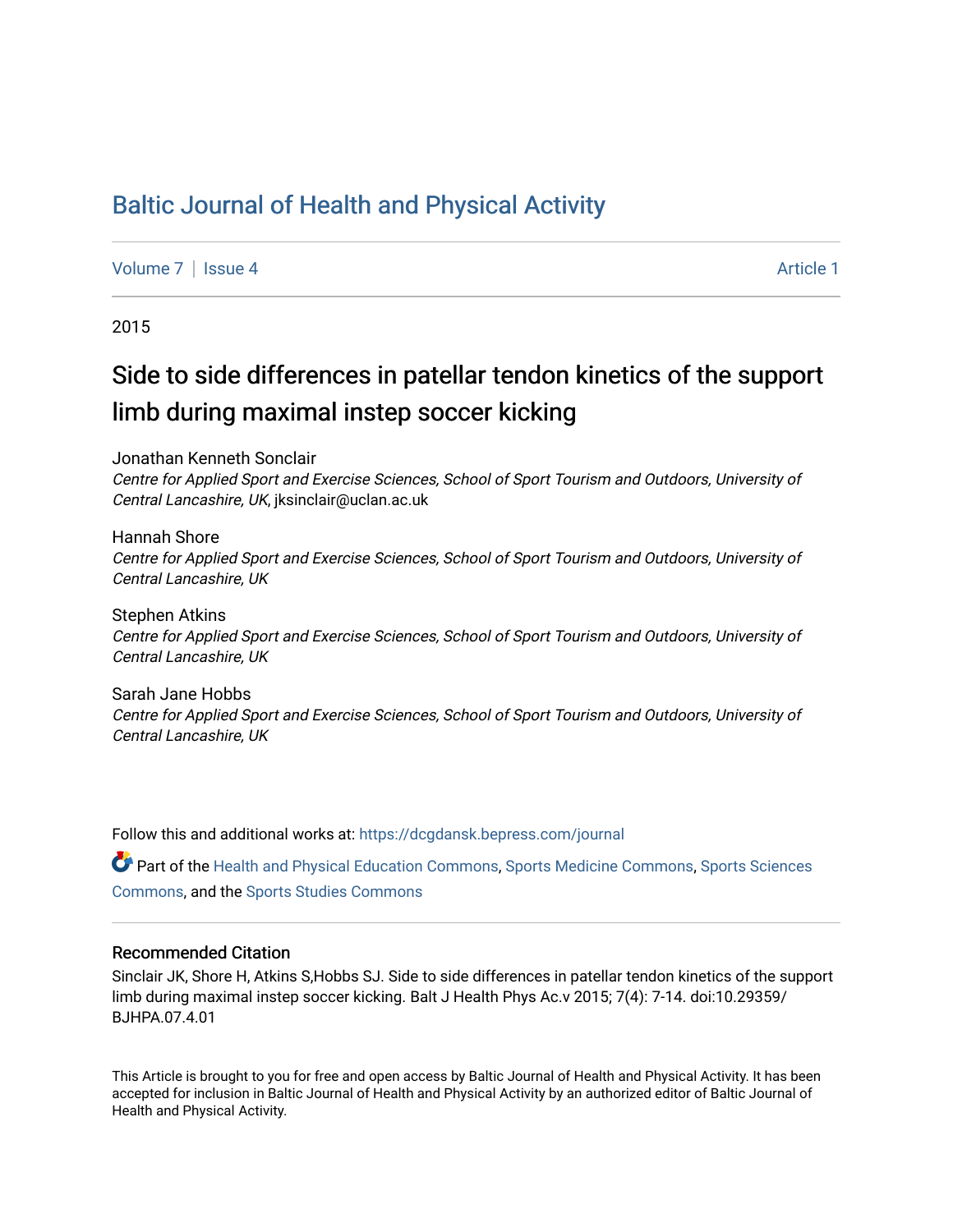# **Side to side differences in patellar tendon kinetics of the support limb during maximal instep soccer kicking**

Jonathan Kenneth Sinclair<sup>ABCDEF</sup>, Hannah Shore<sup>ABCD</sup>, Stephen Atkins<sup>ABCD</sup>, Sarah Jane Hobbs<sup>ABCDEF</sup>

Centre for Applied Sport and Exercise Sciences, School of Sport Tourism and Outdoors, University of Central Lancashire, UK

| abstract                |                                                                                                                                                                                                                                                                                            |
|-------------------------|--------------------------------------------------------------------------------------------------------------------------------------------------------------------------------------------------------------------------------------------------------------------------------------------|
| <b>Background</b>       | Kicking actions have been implicated in the aetiology of soccer injuries, and the unilateral<br>nature of kicking may influence this. The aim of the current investigation was to determine<br>whether soccer players exhibit bilateral differences in support limb patellar tendon loads. |
| <b>Material/Methods</b> | Fifteen male soccer players were examined whilst kicking a stationary soccer ball with both<br>their dominant and non-dominant feet. Patellar tendon kinetics were obtained from each<br>limb and then contrasted using paired samples t-tests.                                            |
| <b>Results</b>          | Significant increases in patellar tendon kinetics were found when using the non-dominant<br>limb.                                                                                                                                                                                          |
| <b>Conclusions</b>      | The findings from the current investigation have clinical significance and support the no-<br>tion that kicking with the non-dominant limb may be associated with increased risk for<br>patellar tendon injury aetiology.                                                                  |
| Key words               | biomechanics, knee, soccer, tendon                                                                                                                                                                                                                                                         |

| article details              |                                                                                                                                                                                                                                                                                                                                                                                                                                                                                                                                                                                                                                                                                                                                                                                                      |
|------------------------------|------------------------------------------------------------------------------------------------------------------------------------------------------------------------------------------------------------------------------------------------------------------------------------------------------------------------------------------------------------------------------------------------------------------------------------------------------------------------------------------------------------------------------------------------------------------------------------------------------------------------------------------------------------------------------------------------------------------------------------------------------------------------------------------------------|
| <b>Article statistics</b>    | Word count: 3,281; Tables: 1; Figures: 2; References: 27                                                                                                                                                                                                                                                                                                                                                                                                                                                                                                                                                                                                                                                                                                                                             |
|                              | Received: February 2015; Accepted: September 2015; Published: December 2015                                                                                                                                                                                                                                                                                                                                                                                                                                                                                                                                                                                                                                                                                                                          |
| <b>Full-text PDF:</b>        | http://www.balticsportscience.com                                                                                                                                                                                                                                                                                                                                                                                                                                                                                                                                                                                                                                                                                                                                                                    |
| Copyright                    | © Gdansk University of Physical Education and Sport, Poland                                                                                                                                                                                                                                                                                                                                                                                                                                                                                                                                                                                                                                                                                                                                          |
| Indexation:                  | AGRO, Celdes, CNKI Scholar (China National Knowledge Infrastructure), CNPIEC, De Gruyter - IBR (International<br>Bibliography of Reviews of Scholarly Literature in the Humanities and Social Sciences), De Gruyter - IBZ<br>(International Bibliography of Periodical Literature in the Humanities and Social Sciences), DOAJ, EBSCO - Central<br>& Eastern European Academic Source, EBSCO - SPORTDiscus, EBSCO Discovery Service, Google Scholar, Index<br>Copernicus, J-Gate, Naviga (Softweco, Primo Central (ExLibris), ProQuest - Family Health, ProQuest - Health &<br>Medical Complete, ProQuest - Illustrata: Health Sciences, ProQuest - Nursing & Allied Health Source, Summon<br>(Serials Solutions/ProQuest, TDOne (TDNet), Ulrich's Periodicals Directory/ulrichsweb, WorldCat (OCLC) |
| <b>Funding:</b>              | This research received no specific grant from any funding agency in the public, commercial, or not-for-profit<br>sectors.                                                                                                                                                                                                                                                                                                                                                                                                                                                                                                                                                                                                                                                                            |
| <b>Conflict of interest:</b> | Authors have declared that no competing interest exists.                                                                                                                                                                                                                                                                                                                                                                                                                                                                                                                                                                                                                                                                                                                                             |
| <b>Corresponding author:</b> | Dr. Jonathan Sinclair, Division of Sport, Exercise and Nutritional Sciences, School of Sport Tourism and Outdoors,<br>University of Central Lancashire, Preston, Lancashire, PR1 2HE. e-mail:  ksinclair@uclan.ac.uk                                                                                                                                                                                                                                                                                                                                                                                                                                                                                                                                                                                 |
| <b>Open Access License:</b>  | This is an open access article distributed under the terms of the Creative Commons Attribution-Non-commercial<br>4.0 International (http://creativecommons.org/licenses/by-nc/4.0/), which permits use, distribution, and<br>reproduction in any medium, provided the original work is properly cited, the use is non-commercial and is<br>otherwise in compliance with the license.                                                                                                                                                                                                                                                                                                                                                                                                                 |

#### **Authors' Contribution:**

- **A** Study Design **B** Data Collection
- **C** Statistical Analysis
- **D** Data Interpretation
- **E** Manuscript Preparation **F** Literature Search
- **G** Funds Collection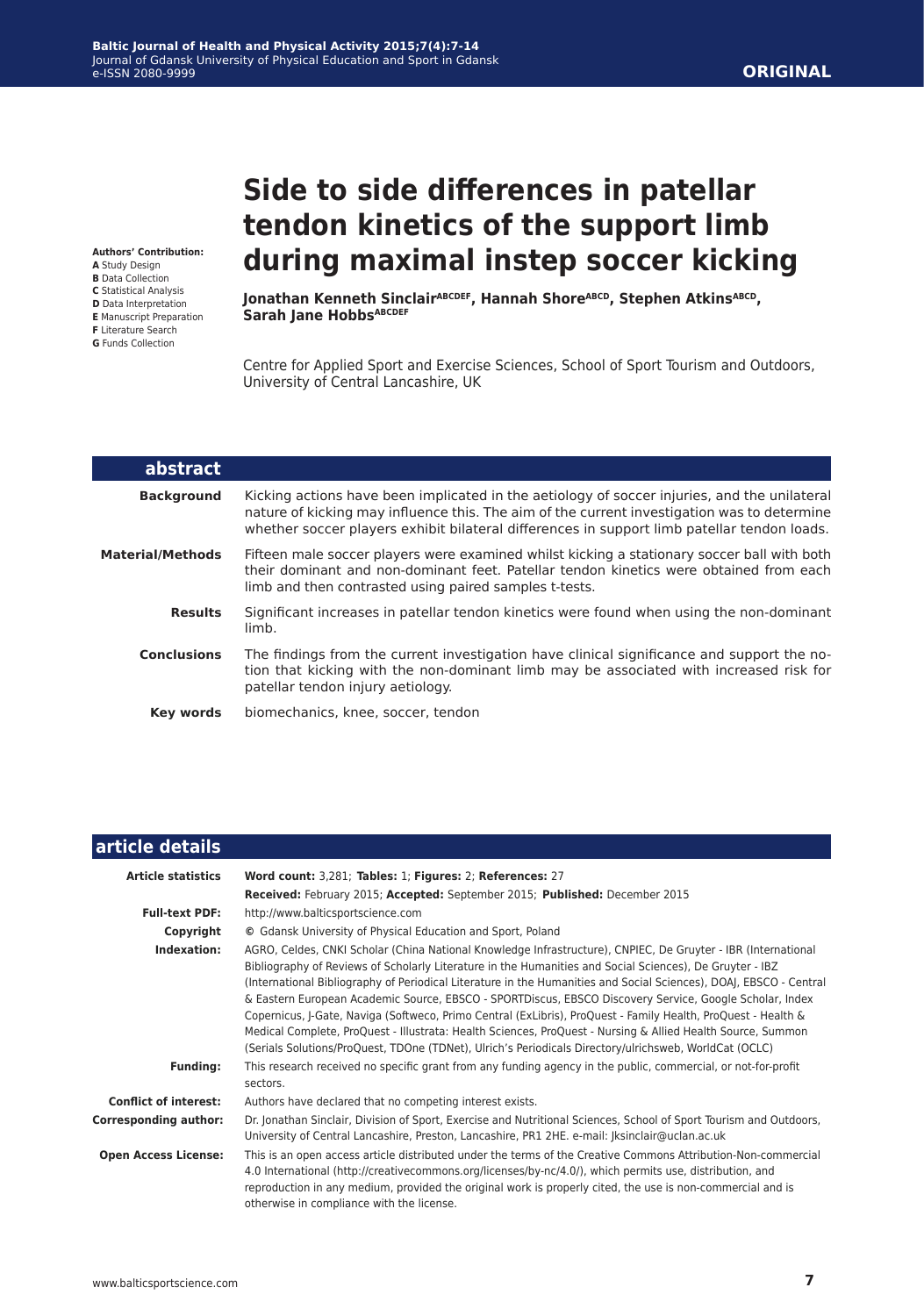## **introduction**

Instep kicking is one of the skills that is central to effective soccer performance [1] and is therefore the most frequently investigated movement in soccer specific research [2]. Soccer has a relatively high incidence of injury in relation to other dynamic sports [3]. Injury frequency has been shown to be up to 29.1 injuries per 1000 hours of either playing time or training [4]. Importantly, clinical analyses investigating the aetiology of soccer injuries have demonstrated that up to 80% of all injuries are experienced by the lower extremities, with the knee and the ankle being the most commonly injured parts of the lower limbs [5].

Kicking motions have been previously linked to the aetiology of soccer specific injuries [6]. Rahnama et al. [7] demonstrated that kicking accounts for 51% of the movements that have been linked to the cause of soccer injuries Examination of the mechanical demands of atypical soccer indicates that during a 90-minute match, players on average make contact with the ball on 51 occasions, and 26 these were shown to be kicking actions [8]. This shows that the support limb will be loaded on multiple occasions on both dominant and non-dominant sides to produce kicking movements during a soccer game [8].

The majority of published work investigating the biomechanics of instep kicking has focussed on the kicking limb [9, 10, 11], and the supporting limb has received comparatively little attention. Ball [12] examined bilateral differences in ground reaction forces of the support limb during the stance phase of the punt kick. The results showed no significant differences between sides. Kellis et al. [13] investigated knee biomechanics and ground reactions forces of the support limb when kicking from three different approach angles, straight, 45° and 90°. The 45° and 90° kicks were associated with greater medial and posterior forces as well as higher knee flexion, internal rotation, abduction, and adduction velocity.

Patellar tendinopathy is a common and significant syndrome encountered in sports such as soccer where multiple landings are involved [14]. Patellar tendinopathy is associated with pain and clinical dysfunction of the patellar tendon [15]. This condition can severely limit sport participation and performance and has been shown to be career threatening in professional athletes. Patellar tendinopathy is believed to result from repeated loading of the knee extensor mechanism during landing activities [16].

In order to improve performance, soccer players are typically encouraged to develop proficiency in kicking with both limbs [2]. Despite this however, soccer players habitually favour one limb for kicking over the other [17]. The distinctly unilateral nature of instep kicking in soccer may be important clinically and have repercussions with regards to the aetiology of injury. The mechanics of the support limb may be different when kicking with the dominant and non-dominant limbs during instep kicking; however it is still unknown whether these alterations in kicking mechanics modify soccer players' susceptibility to injury.

The aim of the current investigation was to determine whether soccer players exhibit bilateral differences in support limb patellar tendon loads that may provide insight into the aetiology of injury. This study tests the hypothesis that kicking with the non-dominant limb will lead to increased loads experienced by the patellar tendon.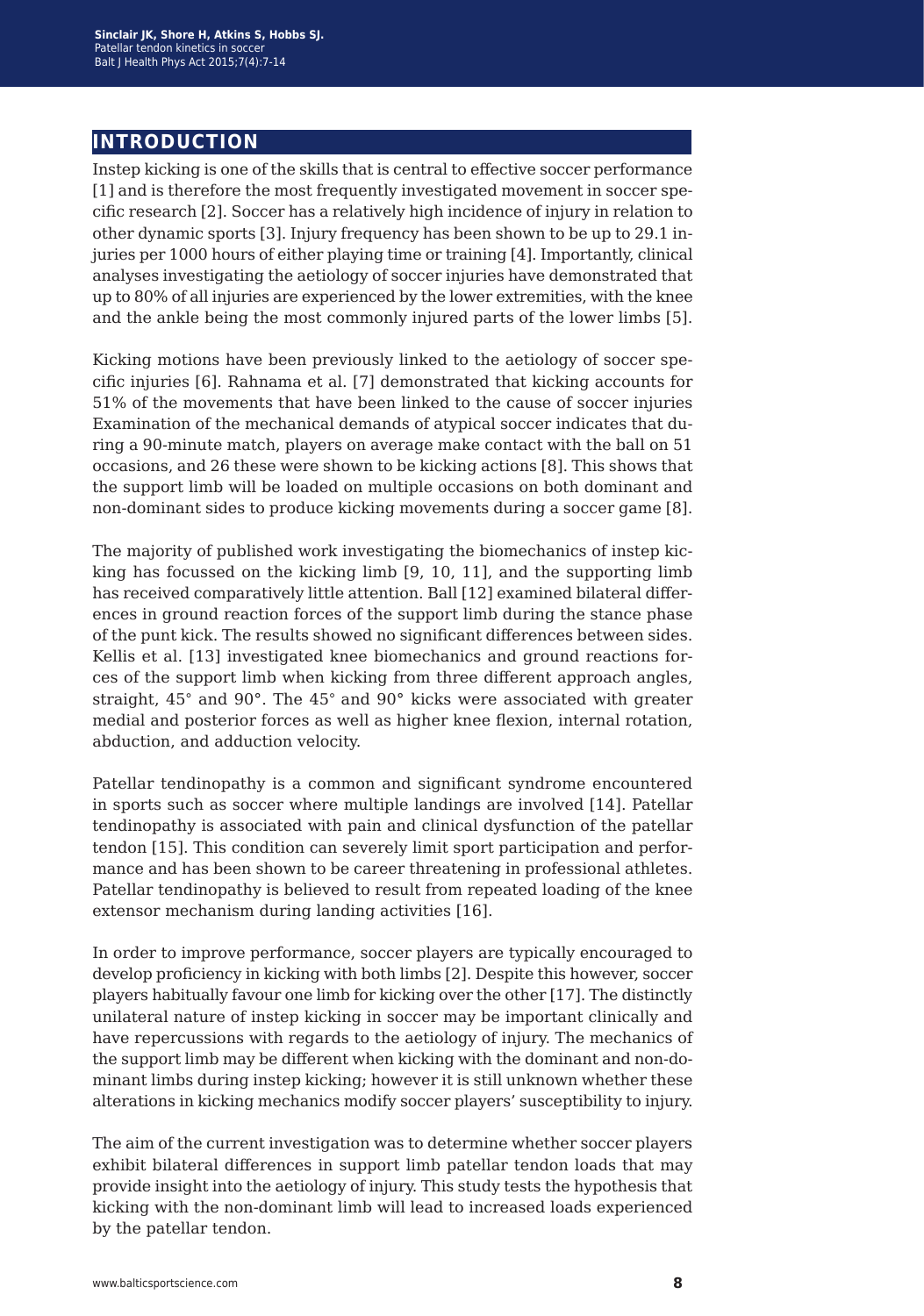## **material and methods**

#### **participants**

Fifteen male soccer players (age =  $18.1 \pm 1.2$  years; height =  $1.7 \pm 0.1$  m; body mass  $= 73.5 \pm 6.2$  kg) were examined whilst kicking a stationary soccer ball into a regulation sized goal with both their dominant and non-dominant feet. As all participants were right foot dominant, this meant that the dominant support limb was the left leg and the non-dominant support limb the right leg. The dominant supporting limb was the limb most often in contact with the ground during kicking; this was the left limb in all participants. Participants were academy level soccer players contracted to a professional club in England. Each player trained 4 times per week and had at least 8 years of competitive soccer experience. All were free from lower limb pathology at the time of data collection and provided written informed consent in accordance with the procedures outlined in the declaration of Helsinki. Ethical approval was obtained from the school of Psychology.

#### **procedure**

Data collection was undertaken in a 22 m biomechanics laboratory. Instep kicking movements were collected using a ten-camera optoelectric motion analysis system (Qualisys™ Medical AB, Göteborg, Sweden) operating at 500 Hz. Soccer players were instructed to perform maximal velocity instep kicks with their right (dominant) and left (non-dominant) feet. A 5 m run-up was allowed with an approach angle of 45° [18]. The ball was positioned so that it allowed the support foot to land on an embedded piezoelectric force platform (Kistler Instruments, Model 9281CA) which sampled at 1000 Hz. This allowed joint moments of the stance limb to be quantified. Kinematics and force information were collected synchronously using an analogue to digital interface board. A total of 5 successful trials were recorded for both the dominant and non-dominant sides. One minute of rest was allowed between trials. The order in which the participants performed kicks with their dominant and non-dominant sides was randomized. A trial was considered to be successful if the ball entered the goal and the participants' stance foot made contact with the force platform; on average participants required  $6.7 \pm 1.3$ attempts to complete 5 trials.

The calibrated anatomical systems technique (CAST) was used to quantify joint kinematics [19]. A total of 10 retroreflective markers (19 mm in diameter) were positioned bilaterally onto the medial and lateral malleolus, medial and lateral epicondyle of the femur and greater trochanter. Technical tracking clusters, which consisted of four 19 mm in diameter spherical reflective markers mounted to a thin sheath of lightweight carbon fibre, were positioned bilaterally onto the thigh and the shank. A static trial was captured with participants in the anatomical position, which allowed the thigh and shank segments to be delineated and tracked (Figure 1). Following acquisition of the static trial markers not used for tracking, the segments during motion, i.e. femoral epicondyle and malleolus markers were removed prior to the collection of dynamic information. All soccer players were provided with the same footwear; Adidas Kaiser 5 team astro trainers in sizes 6-9 UK.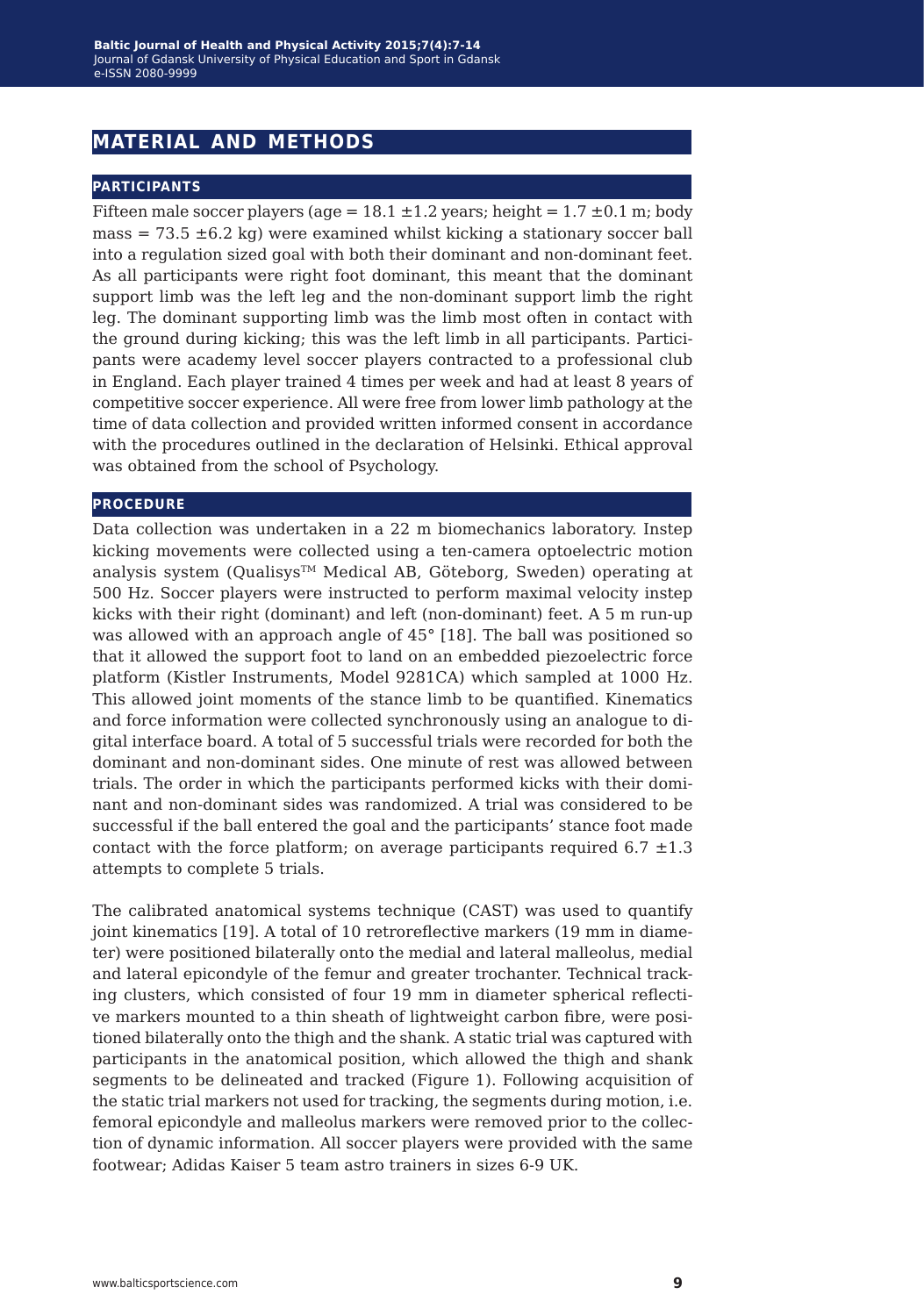

#### Fig. 1. Lower extremity model and markers

#### **data processing**

Ground reaction force and marker trajectories were filtered at 50 and 12 Hz using a low pass Butterworth 4th order zero-lag filter and analysed using Visual 3D (C-Motion, Germantown, MD, USA). Kinematics of the knee were quantified using an XYZ cardan sequence of rotations (where  $X =$  sagittal plane,  $Y =$ coronal plane, and  $Z =$  transverse plane). Knee kinetic and kinematic curves were normalized to 100% of the kick phase. Joint moments were computed using Newton-Euler inverse-dynamics. The net joint moments were subsequently normalized to participants' body mass and (Nm/kg).

To estimate patellar tendon force (PTF), a predictive algorithm was utilized [20]. This model has been used previously to resolve differences in PTF during different sports movements [16, 21]. PTF was determined by dividing the knee extensor moment (KXM) by the estimated patellar tendon moment arm (ptMA). The moment arm was quantified as a function of the sagittal plane knee angle by fitting a  $2<sup>nd</sup>$ -order polynomial curve to the data provided by [22] showing patellar tendon moment arm areas at varying degrees of knee flexion.

#### $PTF = KXM / ptMA$

PTF values were normalized by dividing by bodyweight (BW). In addition, the PTF loading rate (BW/s) was calculated by dividing PTF by the time taken to reach this value. Finally, approach velocity at the instance of stance limb foot contact was quantified when kicking with the dominant and non-dominant limbs.

#### **statistical analyses**

To compare differences in patellar tendon loading and approach velocity between the dominant and non-dominant limbs, paired samples t-tests were utilized with significance accepted at  $p \leq 0.05$ . Effect sizes were calculated using partial eta<sup>2</sup> (pn<sup>2</sup>). Cohen's suggestion on effect sizes was adopted (small =  $0.2$ ) medium  $= 0.50$ ; large  $= 0.80$ ). The Shapiro-Wilk statistic for each condition confirmed that the data were normally distributed. All statistical procedures were conducted using SPSS v22.0 (SPSS Inc., Chicago, IL, USA).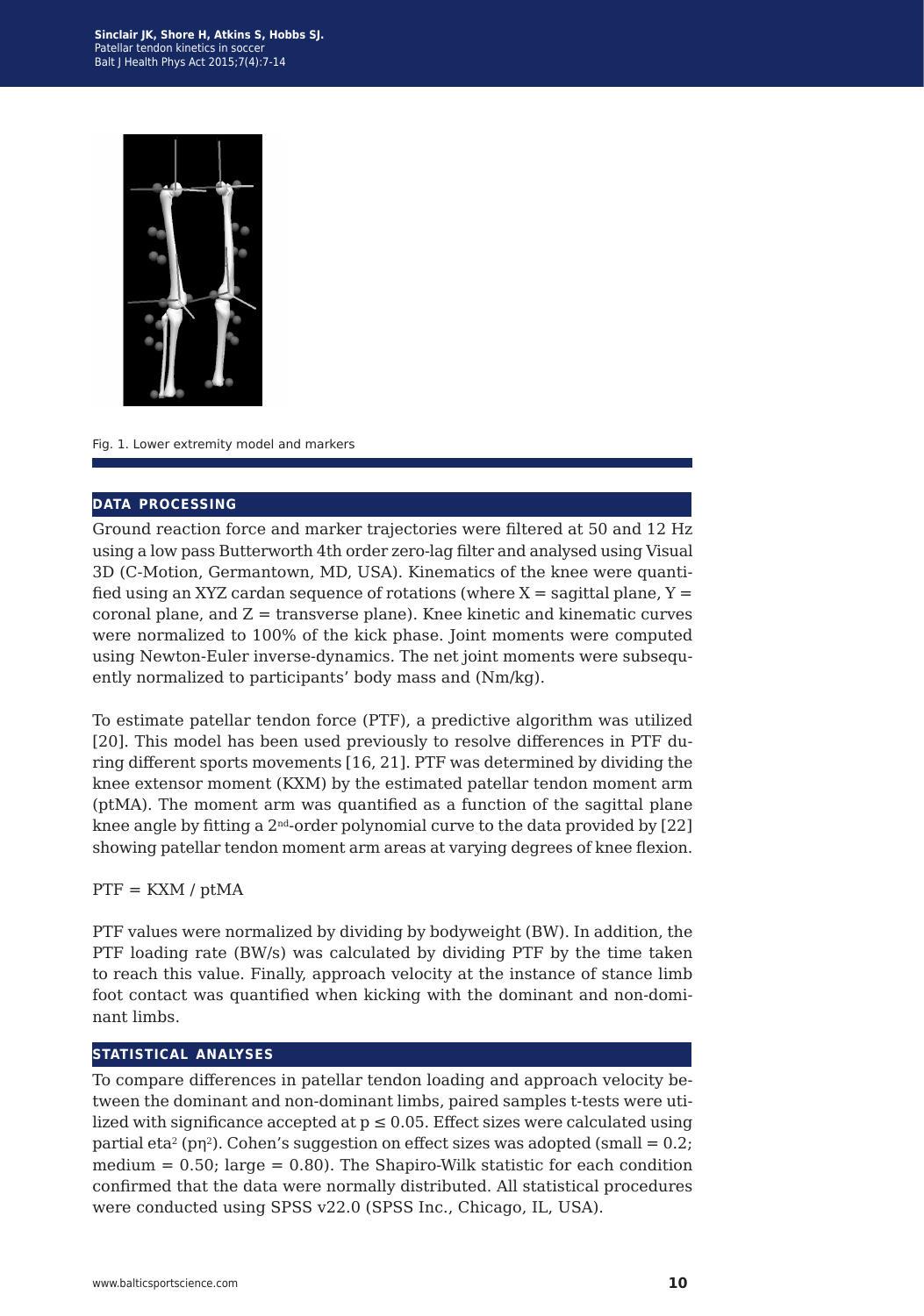## **results**

Figure 2 and Table 1 present the patellar tendon kinetics as a function of the dominant and non-dominant limbs. The results indicate that there were significant differences in patellar tendon forces as a function of kicking with the dominant and non-dominant limbs.

#### **approach velocity**

Approach velocity did not differ significantly between the dominant (3.31  $\pm 1.01$  m/s) and non-dominant (3.27  $\pm 0.97$  m/s) conditions.

#### **patellar tendon kinetics**



Fig. 2. Knee kinetics and kinematics when kicking with the dominant (grey line) and non-dominant (black line) limbs (a = knee angle, b = knee moment,  $c =$  patellar tendon kinetics) (FL = flexion,  $EXT = extension$ ).

Table 1. Patellar tendon kinetics as a function of the dominant and non-dominant limbs

|                                   | Dominant | SD    | Non-dominant | SD    |        |
|-----------------------------------|----------|-------|--------------|-------|--------|
| Peak knee extensor moment (Nm/kg) | 2.48     | 0.56  | 3.18         | 0.67  | $\ast$ |
| PTF (BW)                          | 7.34     | 2.61  | 8.62         | 2.94  | $\ast$ |
| Time to peak force (s)            | 0.12     | 0.05  | 0.12         | 0.05  |        |
| PTF Load rate (BW/s)              | 61.08    | 12.22 | 71.59        | 13.64 | $\ast$ |

\* = significant difference

The results indicate that peak KXM was significantly ( $t_{(14)} = 5.32$ ,  $p \le 0.05$ ,  $pp^2 = 0.48$ ) larger when kicking with the non-dominant limb (Table 1; Figure 2b). In addition, it was also shown that peak PTF was significantly larger  $(t<sub>14)</sub> = 4.79$ ,  $p \le 0.05$ ,  $p\eta^2 = 0.44$ ) when kicking with the non-dominant limb (Table 1; Figure 2c). Finally it was also demonstrated that the PTF loading rate was significantly larger ( $t_{(14)} = 4.84$ ,  $p \le 0.05$ ,  $p\eta^2 = 0.45$ ) when using the non-dominant limb (Table 1).

#### **discussion**

To the authors' knowledge, the present study represents the first comparative examination of the bilateral loads imposed on the patellar tendon during instep kicking. The current work may therefore provide new insight into the aetiology of bilateral pathologies to the support limb in soccer players.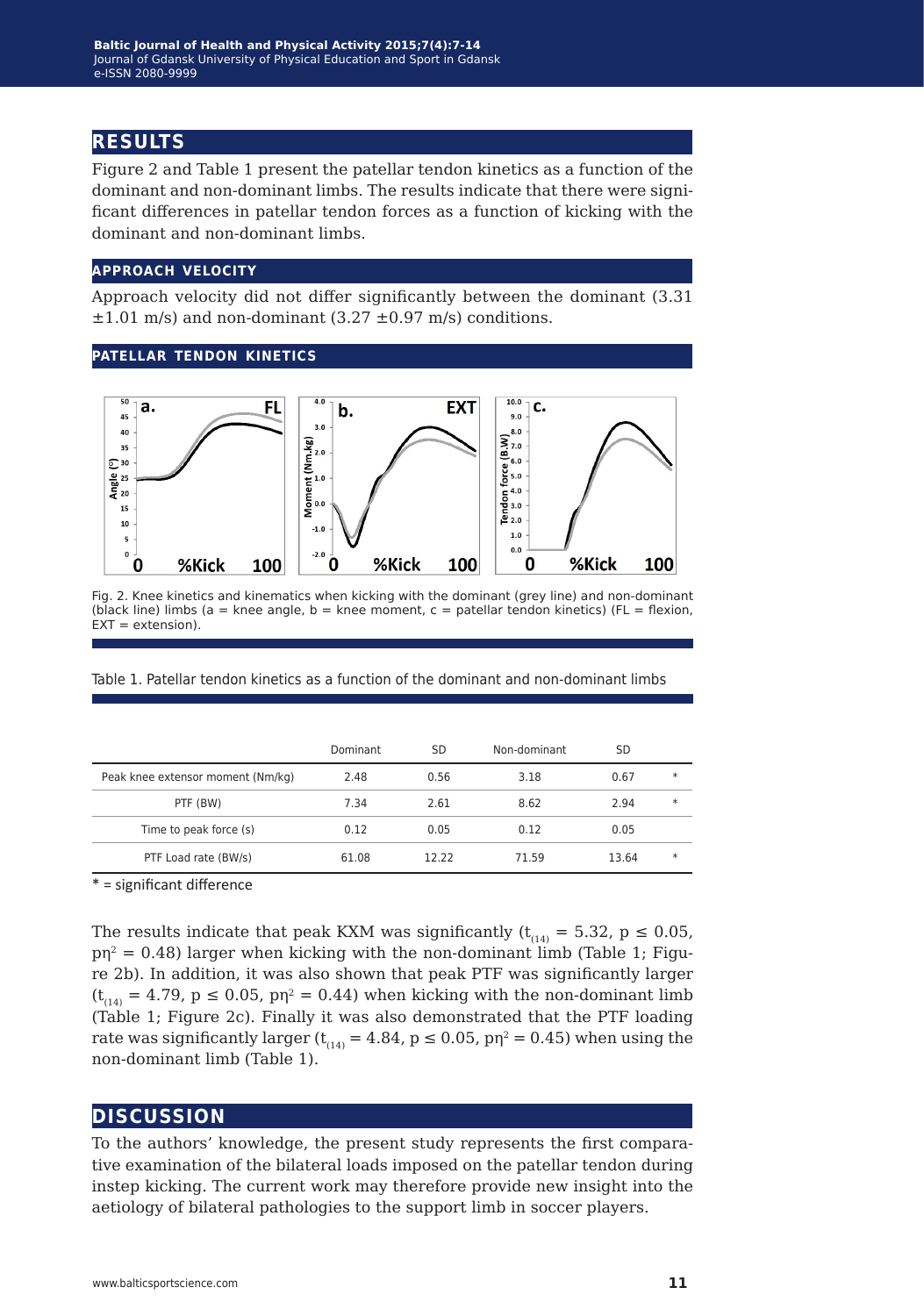The first important biomechanical observation from the current study is that the non-dominant limb was associated with significantly increased KXM in relation to the dominant side during instep kicking. This observation supports the observations of Clagg et al. [23], who also demonstrated increases in knee extensor moment when kicking with the non-dominant limb. In support of our hypothesis our findings also demonstrated that PTF was also significantly greater in the non-dominant limb. This finding may have clinical relevance with regards the aetiology of chronic injury development when kicking with the non-dominant limb, as the clinical consensus regarding the development of patellar tendonitis is that the symptoms are a function of excessive tendon loading [24]. Therefore, the current investigation indicates that kicking using the non-dominant limb may place soccer players at increased risk of patellar tendon injury. It is hypothesized that this observation may relate to the reduced knee flexion observed when kicking with the non-dominant limb. Reductions in knee flexion are associated with a shortening of the moment arm of the patellar tendon, which ultimately leads to an increase in the load experienced by the tendon itself [17].

Increases in KXM when using the non-dominant limb indicate that soccer players utilized higher levels of braking torque at the knee. This supports the propositions of Clagg et al. [23] that soccer players are more guarded when kicking with their non-favoured foot, particularly as approach did not differ between the two kicking conditions. Clagg et al. [23] indicate that players utilize a more novice kicking technique when using their non-dominant limb. Therefore, differences in peak KXM may be indicative of a difference in motor control or could also be related to reduced strength in the support limb musculature.

A drawback of the current study is that the sample consisted of only male soccer players. Previous analyses have demonstrated that there are gender differences in lower extremity kinematics [25]. Females have been shown to be at greater risk from injuries at the knee in relation to mal-alignment during periods of loading [26]. There is currently a lack of research investigating the mechanics of in-step kicking in females. It is, therefore, strongly advocated that the current investigation be repeated with a sample of female soccer players. In addition, this work examined the dominant and non-dominant limbs only during maximal kicking. Therefore, the effects of sub-maximal kicking on the loads experienced by the patellar tendon remain unknown. As such, the current analysis should be repeated using sub-maximal kicking trials, which may yield further clinically meaningful observations in relation to the aetiology of patellar tendon pathologies.

A further potential drawback is that PTF was quantified using a mathematical model. This was due to the invasive nature of obtaining direct measures of PTF. Future work should nonetheless seek to develop a patellar tendon model which is more specific to participants' knee morphology. Muscle driven simulations of knee forces using inverse kinematics have improved considerably and have therefore been cited as a useful tool for the quantification of musculoskeletal forces [27]. Musculoskeletal simulations remain relatively new, but with developmental work to improve their accuracy, further advancements in musculoskeletal research are possible.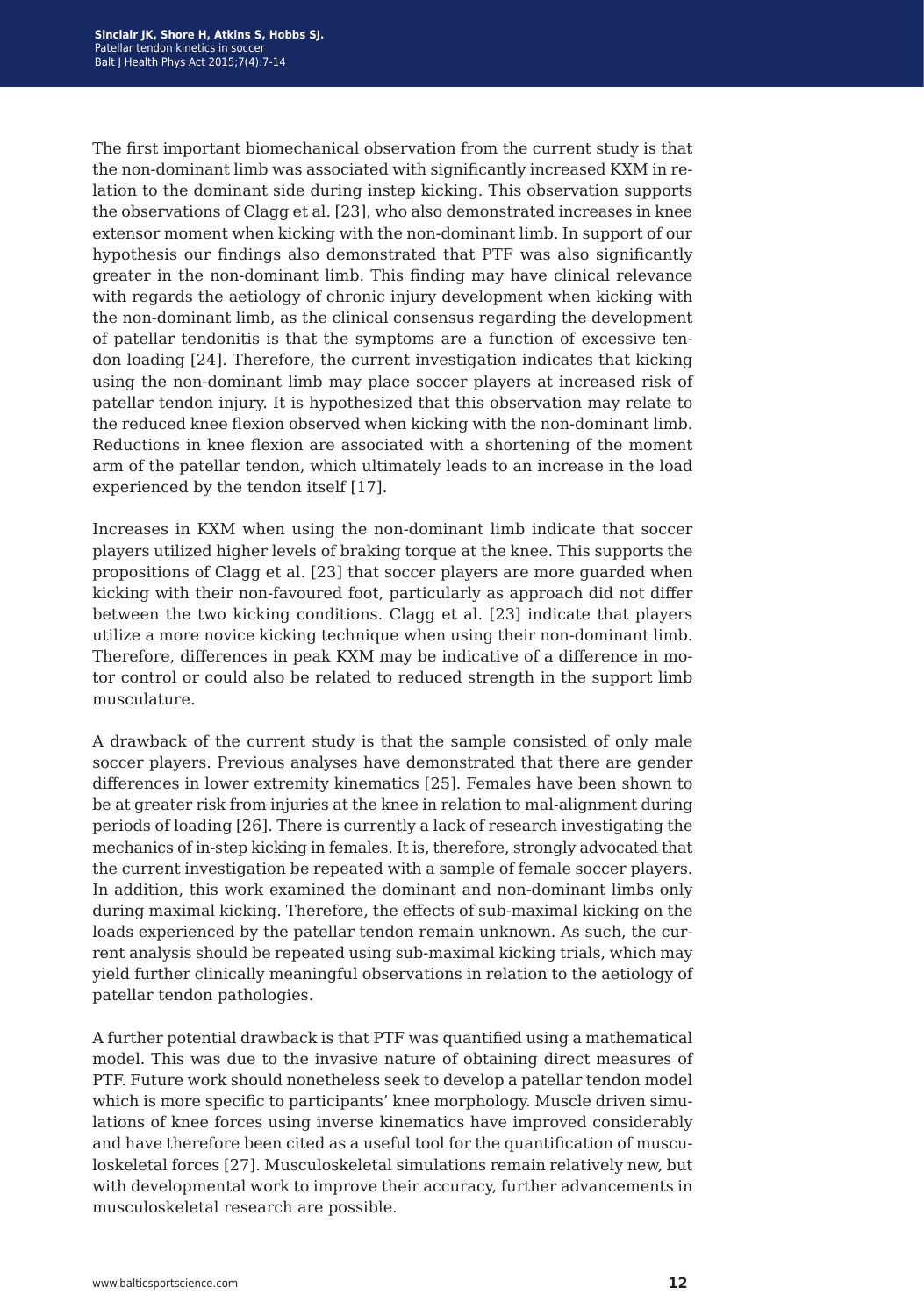## **conclusions**

In conclusion, although previous analyses have comparatively examined the mechanics of kicking with the dominant and non-dominant limbs, the current knowledge concerning the differences in patellar tendon forces between the two modalities is limited. The current investigation addresses this by providing a comparison of patellar tendon forces when running kicking with the dominant and non-dominant feet. The current study shows that patellar tendon kinetics were significantly larger when using the non-dominant limb. This may have clinical implications for the aetiology of bilateral injuries in soccer players and suggests that kicking with the non-dominant limb may place the patellar tendon at increased risk of injury.

## **acknowledgement**

Thanks go to Glen Crook for his technical help and support throughout this work.

#### **references**

- [1] Lees A, Asai T, Andersen TB, Nunome H, Sterzing T. The biomechanics of kicking in soccer: A review. J Sport Sci. 2010;28:805-817.
- [2] Sinclair J, Fewtrell D, Taylor PJ, Atkins S, Bottoms L, Hobbs SJ. Three-dimensional kinematic differences between the preferred and non-preferred limbs during maximal instep soccer kicking. J Sport Sci. 2014;32:1914-1923.
- [3] Keller CS, Noyes FR, Buncher CR. The medical aspects of soccer injury epidemiology. Am J Sports Med. 1987;15:230-237.
- [4] Junge A, Dvorak J, Graf-Baumann T. Football injuries during the World Cup 2002. Am J Sports Med. 2004;32:23-27.
- [5] Fried T, Lloyd GJ. An overview of common soccer injuries. Sports Med. 1992;14:269-275.
- [6] Hawkins RD, Hulse MA, Wilkinson C, Hodson A, Gibson M. The association football medical research programme: An audit of injuries in professional football. Brit J Sport Med. 2001;35:43-47.
- [7] Rahnama N, Reilly T, Lees A. Injury risk associated with playing actions during competitive soccer. Brit J Sport Med. 2002;36:354–359.
- [8] Withers RT, Maricic Z, Wasilewski S, Kelly L. Match analysis of Australian professional soccer players. J Hum Movement Stud. 1982;8:159-176.
- [9] Dorge HC, Anderson TB, Sorensen H, Simonsen EB. Biomechanical differences in soccer kicking with the preferred and the non-preferred leg. J Sport Sci. 2002;20:293-299.
- [10] Barfield WR, Kirkendall D, Yu, B. Kinematic instep kicking differences between elite female and male soccer players. Journal of Sports Science and Medicine. 2002;3:72-79.
- [11] Kellis E, Katis A, Vrabas IS. Effects of an intermittent exercise fatigue protocol on biomechanics of soccer kick performance. Scandinavian Journal of Medicine and Science in Sports. 2006;16:334-344.
- [12] Ball K. Loading and performance of the support leg in kicking. Journal of Science and Medicine in Sport. 2013;16:455-459.
- [13] Kellis E, Katis A, Gissis I. Knee biomechanics of the support leg in soccer kicks from three angles of approach. Med Sci Sport Exer. 2004;336:1017-1028.
- [14] Hägglund M, Waldén M, Zwerver J, Ekstrand, J. Epidemiology of patellar tendon injury in elite male soccer players. Brit J Sport Med. 2011;45:324-328.
- [15] Rutland M, O'Connell D, Brismée JM, Sizer P, Apte G, O'Connell J. Evidence-supported rehabilitation of patellar tendinopathy. North American Journal of Sports Physical Therapy. 2010;5:166-178.
- [16] Lian ØB, Engebretsen L, Bahr R. Prevalence of Jumper's Knee Among Elite Athletes From Different Sports A Cross-sectional Study. Am J Sports Med. 2005;33:561-567.
- [17] Carey DP, Smith G, Smith DT, Shepherd JW, Skriver J, Ord L, Rutland, A. Footedness in world soccer: an analysis of France 98. J Sport Sci. 2001;19:855-864.
- [18] Isokawa M, Lees AA. Biomechanical analysis of the instep kick motion in soccer. In T. Reilly, A. Lees, K. Davids, and W. Murphy (Eds.). Proceedings of oral sessions, Science and Football. London: E and FN Spon, 1988: 449-455.
- [19] Cappozzo A, Catani F, Leardini A, Benedeti MG, Della CU. Position and orientation in space of bones during movement: Anatomical frame definition and determination. Clin Biomech. 1995;10:171-178.
- [20] Janssen I, Steele JR, Munro BJ, Brown NA. Predicting the patellar tendon force generated when landing from a jump. Med Sci Sport Exer. 2013;45:927-934.